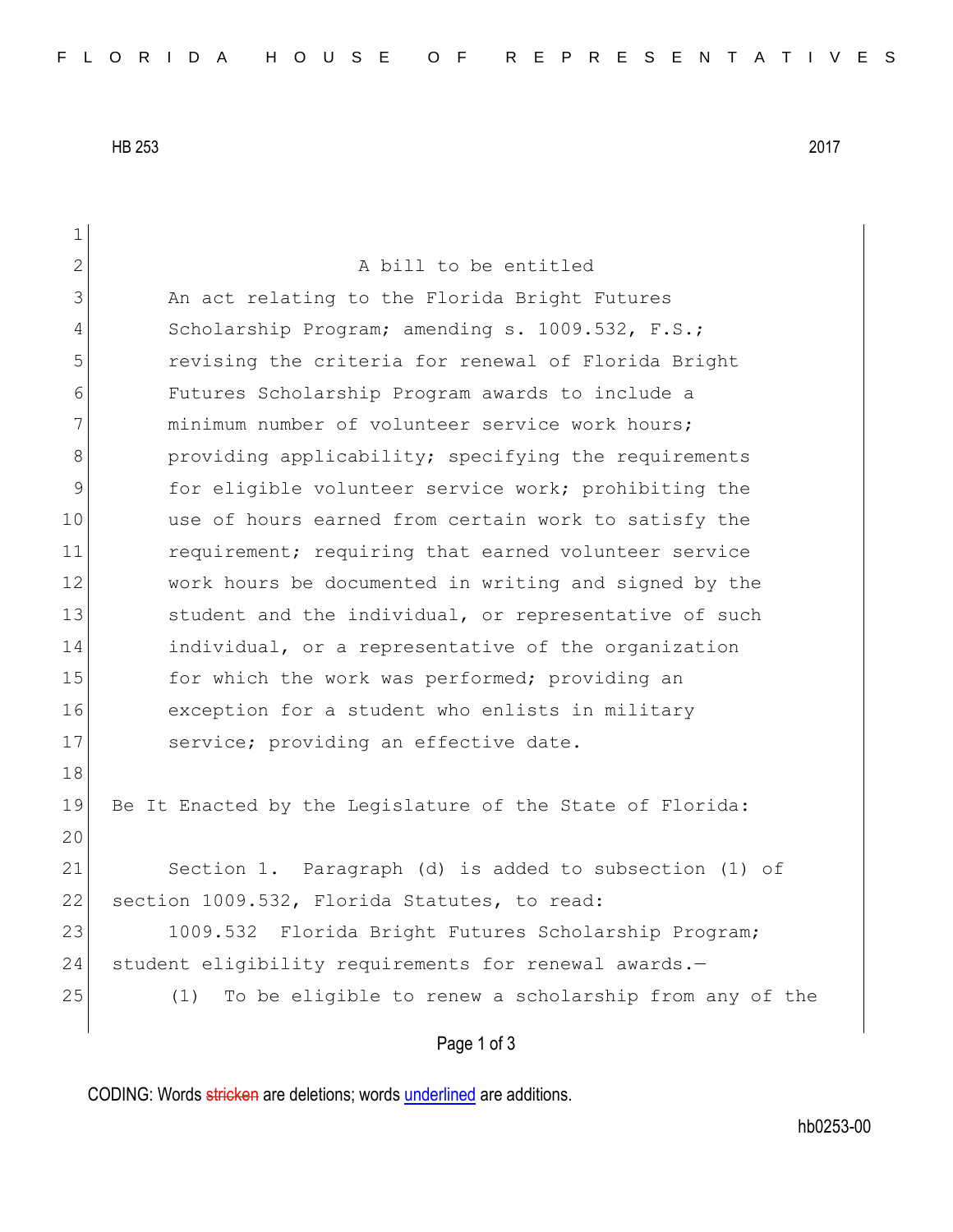| FLORIDA HOUSE OF REPRESENTATIVES |  |
|----------------------------------|--|
|----------------------------------|--|

HB 253 2017

26 three types of scholarships under the Florida Bright Futures 27 Scholarship Program, a student must: 28 (d) For a student initially eligible in the 2017-2018 29 academic term and thereafter, complete at least 30 hours of 30 volunteer service work during the academic term or summer term. 31 1. The volunteer service work must be performed solely by  $32$  the student and may involve, but is not limited to, activities 33 with any of the following: 34 a. A nonprofit organization; 35 b. A government agency; 36 c. A school; 37 d. A hospital; 38 e. A retirement facility; or 39 f. A disabled or elderly individual in need of assistance. 40 2. A student may not use hours earned from work with a 41 relative's business or for which the student has received 42 academic credit or remuneration, including money, a gift, or any 43 other benefit, to satisfy the requirement in this paragraph. 44 3. Any earned volunteer service work hours must be 45 documented in writing, and signed by the student and the 46 individual, or his or her representative if the individual is 47 physically unable to sign, or a representative of the 48 organization for which the student performed the volunteer 49 service work. 50

## Page 2 of 3

CODING: Words stricken are deletions; words underlined are additions.